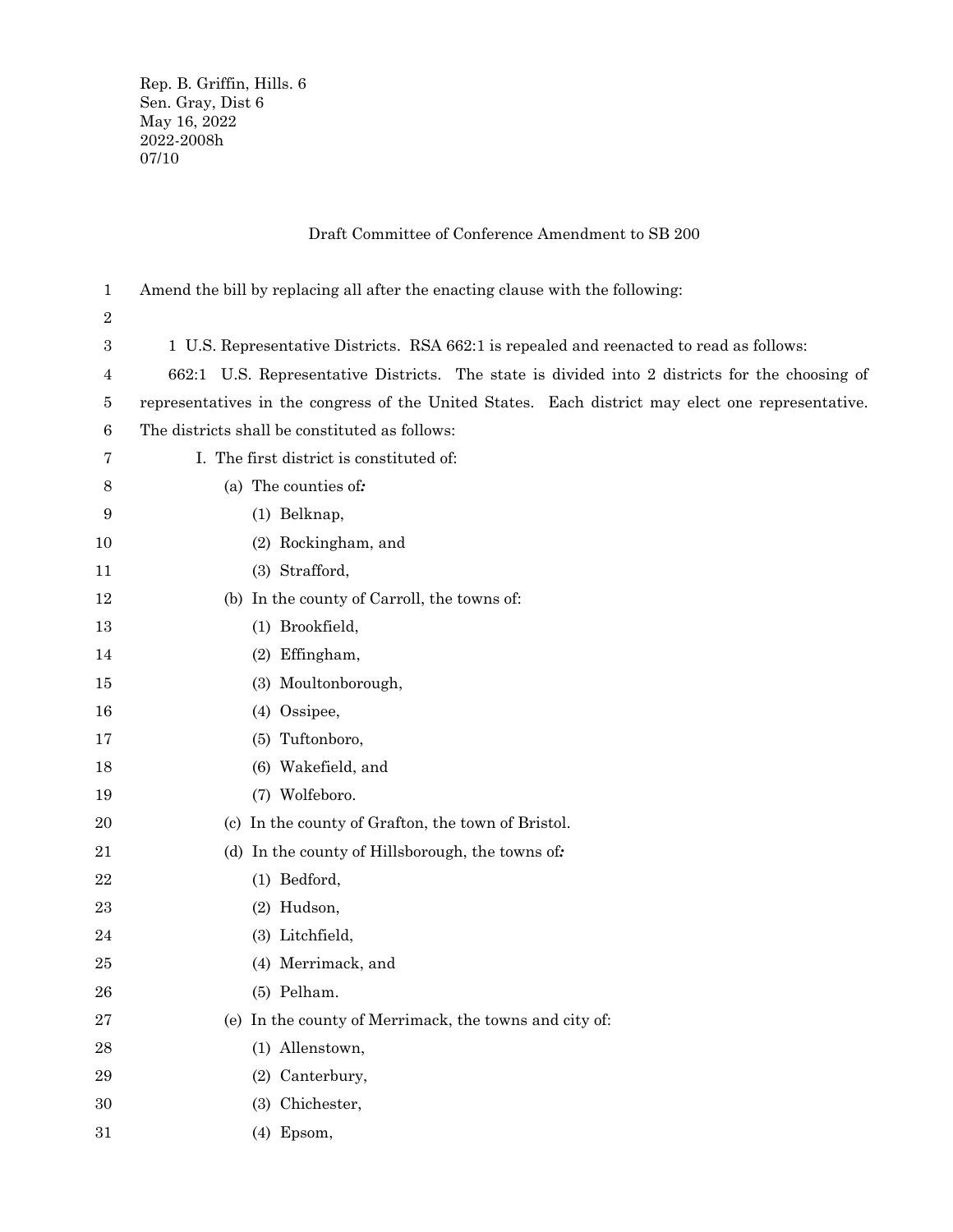## **Draft CofC Amendment to SB 200 - Page 2 -**

| 1              | (5) Franklin,                                        |
|----------------|------------------------------------------------------|
| $\overline{2}$ | (6) Hooksett,                                        |
| 3              | (7) Loudon,                                          |
| 4              | (8) Northfield, and                                  |
| 5              | (9) Pittsfield.                                      |
| 6              | II. The second district is constituted of:           |
| 7              | (a) The counties of:                                 |
| 8              | (1) Cheshire,                                        |
| 9              | $(2)$ Coos, and                                      |
| 10             | (3) Sullivan.                                        |
| 11             | (b) In the county of Carroll, the towns of:          |
| 12             | (1) Albany,                                          |
| 13             | (2) Bartlett,                                        |
| 14             | (3) Chatham,                                         |
| 15             | (4) Conway,                                          |
| 16             | $(5)$ Eaton,                                         |
| 17             | (6) Freedom,                                         |
| 18             | (7) Hale's Location,                                 |
| 19             | (8) Hart's Location,                                 |
| 20             | (9) Jackson,                                         |
| 21             | (10) Madison,                                        |
| 22             | (11) Sandwich, and                                   |
| $\bf 23$       | (12) Tamworth.                                       |
| 24             | (c) In the county of Grafton, the towns and city of: |
| 25             | (1) Alexandria,                                      |
| 26             | (2) Ashland,                                         |
| 27             | $(3)$ Bath,                                          |
| 28             | (4) Benton,                                          |
| 29             | (5) Bethlehem,                                       |
| 30             | (6) Bridgewater,                                     |
| 31             | (7) Campton,                                         |
| 32             | (8) Canaan,                                          |
| 33             | (9) Dorchester,                                      |
| 34             | $(10)$ Easton,                                       |
| 35             | (11) Ellsworth,                                      |
| 36             | $(12)$ Enfield,                                      |
| 37             | (13) Franconia,                                      |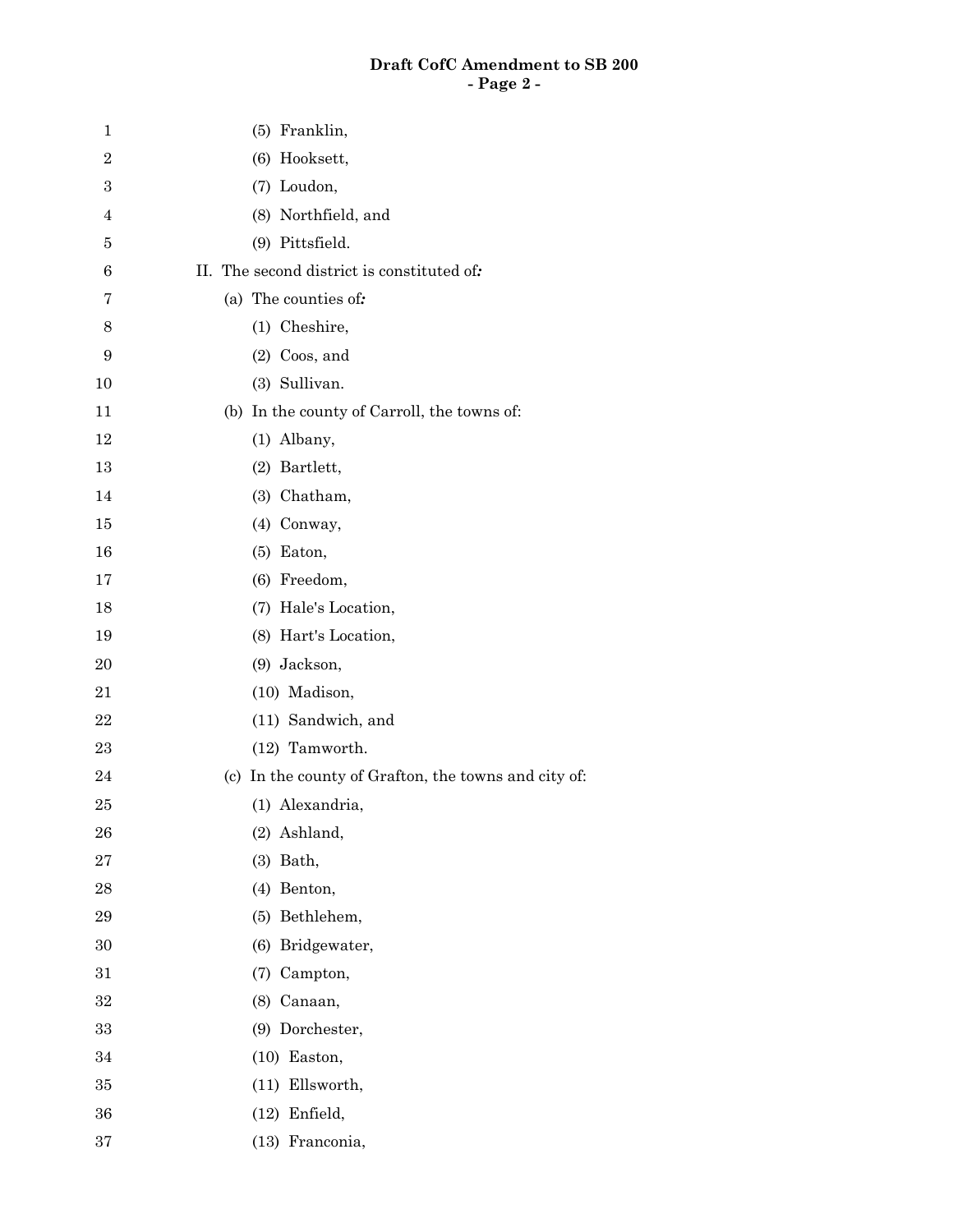## **Draft CofC Amendment to SB 200 - Page 3 -**

| $\,1$            | (14) Grafton,                                    |
|------------------|--------------------------------------------------|
| $\sqrt{2}$       | $(15)$ Groton,                                   |
| $\,3$            | (16) Hanover,                                    |
| $\overline{4}$   | (17) Haverhill,                                  |
| $\bf 5$          | (18) Hebron,                                     |
| $\,6\,$          | (19) Holderness,                                 |
| $\bf 7$          | (20) Landaff,                                    |
| $8\,$            | $(21)$ Lebanon,                                  |
| $\boldsymbol{9}$ | (22) Lincoln,                                    |
| 10               | $(23)$ Lisbon,                                   |
| 11               | (24) Littleton,                                  |
| 12               | (25) Livermore,                                  |
| $13\,$           | $(26)$ Lyman,                                    |
| 14               | $(27)$ Lyme,                                     |
| 15               | (28) Monroe,                                     |
| 16               | (29) Orange,                                     |
| 17               | (30) Orford,                                     |
| 18               | (31) Piermont,                                   |
| 19               | (32) Plymouth,                                   |
| $20\,$           | (33) Rumney,                                     |
| $21\,$           | (34) Sugar Hill,                                 |
| 22               | (35) Thornton,                                   |
| 23               | (36) Warren,                                     |
| $\bf{24}$        | (37) Waterville Valley,                          |
| 25               | (38) Wentworth, and                              |
| 26               | (39) Woodstock                                   |
| $\sqrt{27}$      | (d) In the county of Hillsborough, the towns of: |
| $\bf{28}$        | (1) Amherst,                                     |
| $\bf 29$         | (2) Antrim,                                      |
| $30\,$           | (3) Bennington,                                  |
| $31\,$           | (4) Brookline,                                   |
| $32\,$           | (5) Deering,                                     |
| $33\,$           | (6) Francestown,                                 |
| 34               | (7) Goffstown,                                   |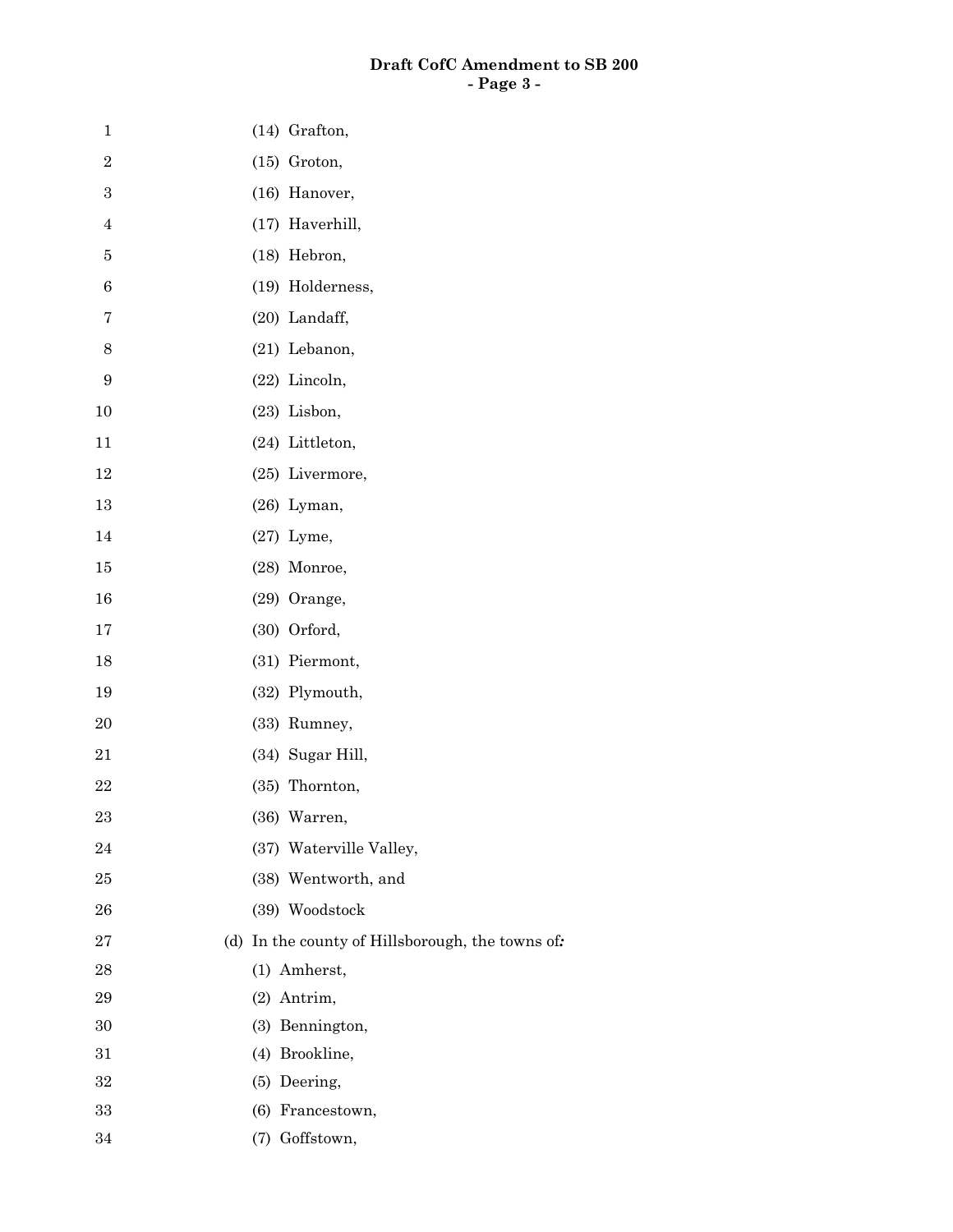## **Draft CofC Amendment to SB 200 - Page 4 -**

| $\mathbf 1$      | (8) Greenfield,                                        |
|------------------|--------------------------------------------------------|
| $\overline{2}$   | (9) Greenville,                                        |
| $\boldsymbol{3}$ | (10) Hancock,                                          |
| $\overline{4}$   | (11) Hillsborough,                                     |
| 5                | $(12)$ Hollis,                                         |
| $\,6$            | (13) Lyndeborough,                                     |
| 7                | (14) Manchester                                        |
| 8                | $(15)$ Mason,                                          |
| 9                | (16) Milford,                                          |
| 10               | (17) Mont Vernon,                                      |
| 11               | (18) Nashua,                                           |
| 12               | (19) New Boston,                                       |
| 13               | (20) New Ipswich,                                      |
| 14               | (21) Peterborough,                                     |
| 15               | (22) Sharon,                                           |
| 16               | (23) Temple,                                           |
| 17               | $(24)$ Weare,                                          |
| 18               | $(25)$ Wilton, and                                     |
| 19               | (26) Windsor.                                          |
| $20\,$           | (e) In the county of Merrimack, the towns and city of: |
| 21               | (1) Andover,                                           |
| 22               | (2) Boscawen,                                          |
| 23               | $(3)$ Bow,                                             |
| 24               | (4) Bradford,                                          |
| 25               | (5) Concord,                                           |
| 26               | (6) Danbury,                                           |
| 27               | (7) Dunbarton,                                         |
| 28               | (8) Henniker,                                          |
| 29               | $(9)$ Hill,                                            |
| 30               | (10) Hopkinton,                                        |
| 31               | (11) New London,                                       |
| 32               | (12) Newbury,                                          |
| 33               | (13) Pembroke,                                         |
| 34               | (14) Salisbury,                                        |
| 35               | $(15)$ Sutton,                                         |
| 36               | $(16)$ Warner,                                         |
| 37               | (17) Webster, and                                      |